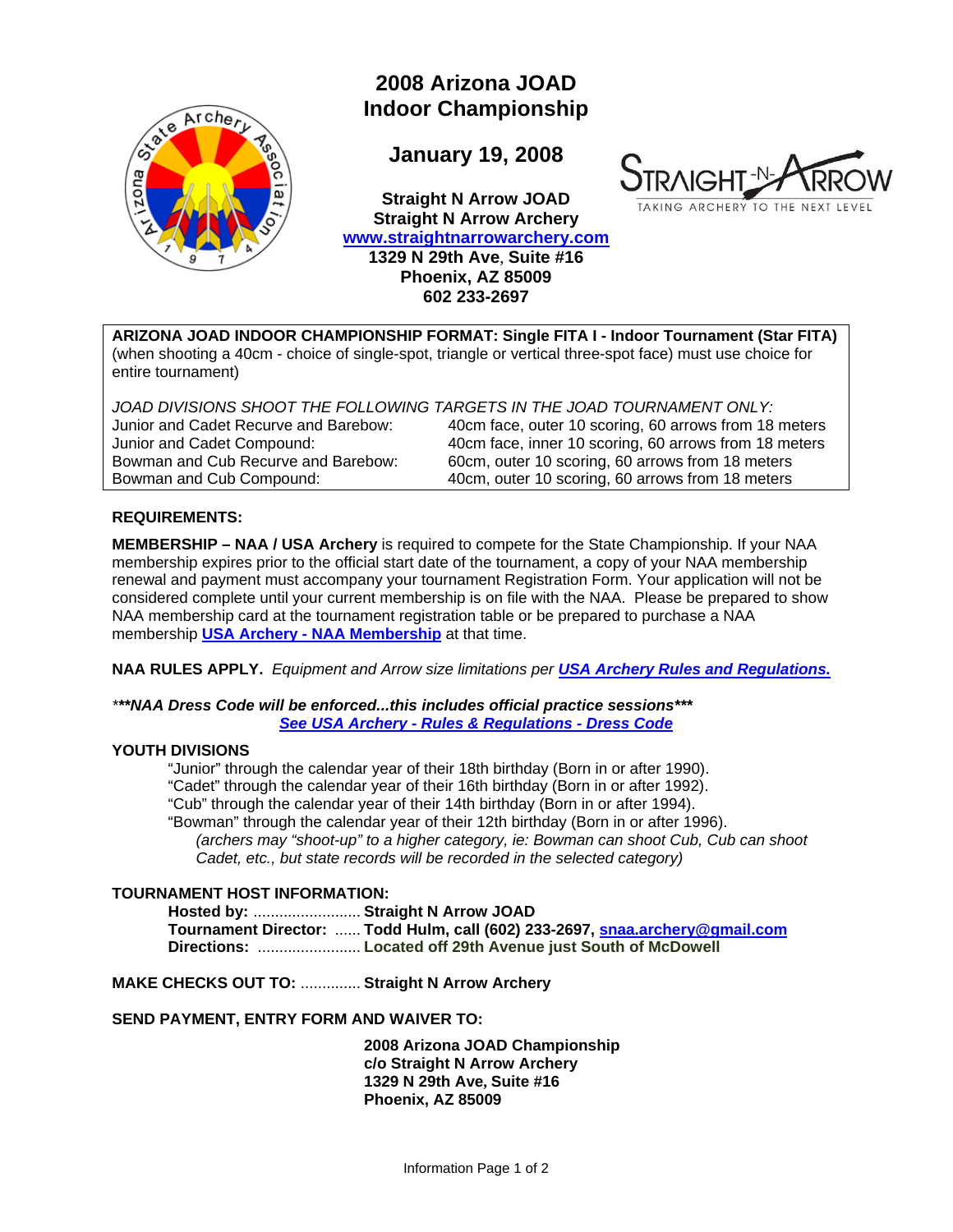**After mailing your entry, please email [snaa.archery@gmail.com](mailto:snaa.archery@gmail.com) to let the tournament know that you plan on attending.** 

**Space is limited – priority will be given to Arizona JOAD NAA Members. Requests for the Morning or Afternoon shooting times will be prioritized by postmark dates.** 

**Collegiate, Seniors, Masters, Guest- Non-NAA member, welcome on a space available basis \$25.00 (No awards)** 

**Signed Waiver is required with Entry Form. Parent or Guardian must also sign for minors.** 

**Awards may not arrive for the tournament, but at a minimum, there will be a recognition ceremony and photos of the winners and awards will be mailed or delivered upon arrival.** 

# **REGISTRATION FEES:**

Current AZ-NAA JOAD \$25.00

Guest (Non-NAA member) \$25.00 (Guest not eligible for awards and only if space permits) NAA Family JOAD limit \$50.00 (three or more same family JOADs)

Priority given to Arizona JOADs

**REGISTRATION DEADLINE: POSTMARKED BY JANUARY 12, 2008 \*\*\*\*\*\*\*\*\*\*\* Late registration accepted on space available basis \*\*\*\*\*\*\*\*\*\*\*\*\* We will keep a list of registered archers online at [www.azjoad.com](http://www.azjoad.com/)** 

## **SCHEDULE**

**ARIZONA JOAD INDOOR CHAMPIONSHIP SCHEDULE:** 

**Saturday, January 19, 2008** 

#### **Morning AM Shooting Session**

8:00 AM Check-in and equipment inspection 8:30 AM Start Official Practice (45 minutes) Scoring Begins 1st – 30 arrows, immediately following practice Break Approximately 10 minutes Scoring 2nd – 30 arrows

(or)

#### **Afternoon PM Shooting Session**

1:00 PM Check-in and equipment inspection 1:30 PM Start Official Practice (45 minutes) Scoring Begins 1st – 30 arrows, immediately following practice Break Approximately 10 minutes Scoring 2nd – 30 arrows

**5:30 PM Awards Ceremony**

All JOADs, families and supporters to take part.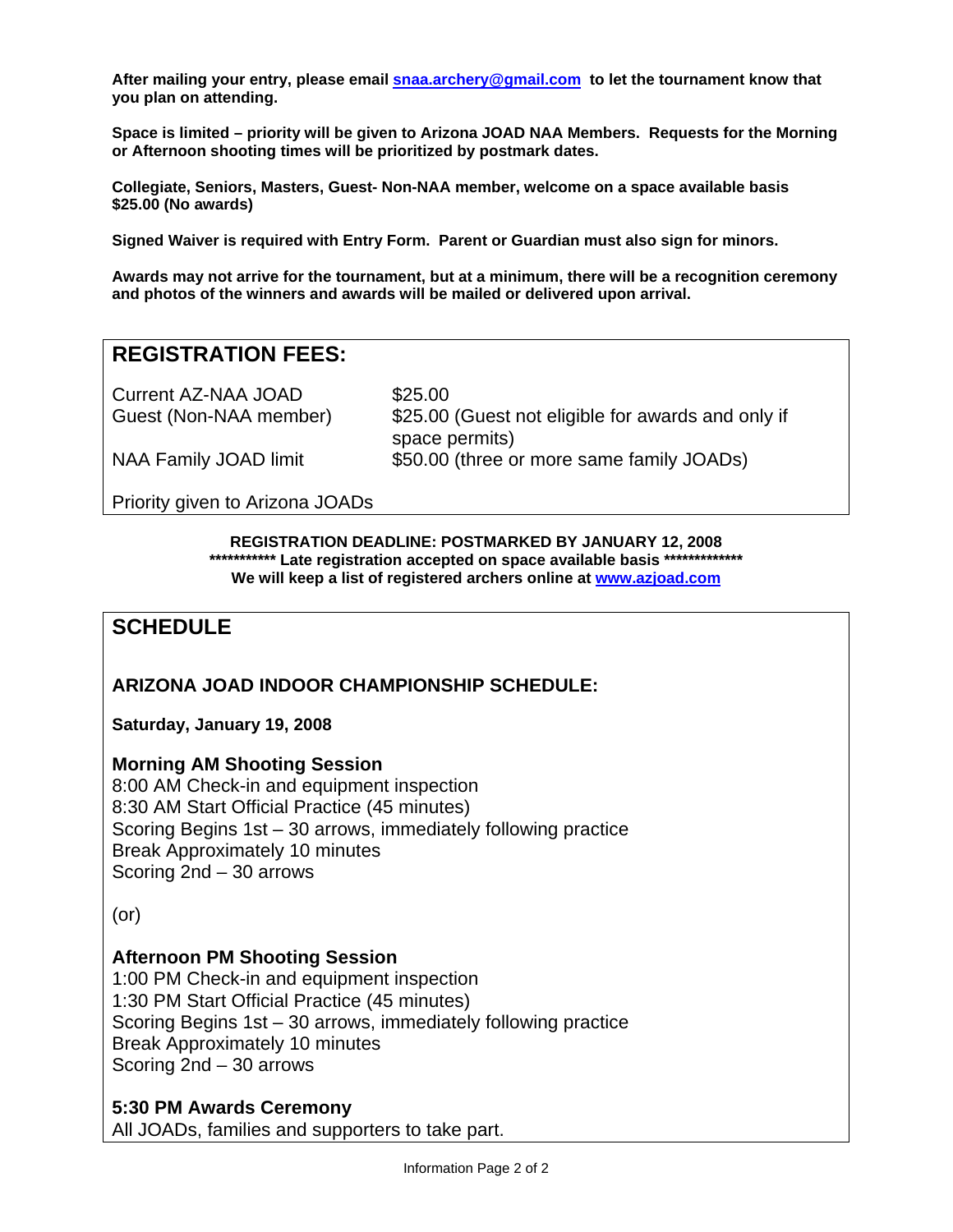# **Registration Form 2008 Arizona JOAD Indoor Championship**

**Star Fita Tournament Hosted by Straight N Arrow JOAD Straight N Arrow Archery** 

## **Saturday, January 19, 2008**

| <b>Print Archer's Name:</b>                                                                                                                                                                                                                                                                                                 |                                                                                                                                                                                                                                                   |           |          |                                                                                                                    |  |
|-----------------------------------------------------------------------------------------------------------------------------------------------------------------------------------------------------------------------------------------------------------------------------------------------------------------------------|---------------------------------------------------------------------------------------------------------------------------------------------------------------------------------------------------------------------------------------------------|-----------|----------|--------------------------------------------------------------------------------------------------------------------|--|
| Archer's Year of Birth: NAA expiration date:                                                                                                                                                                                                                                                                                |                                                                                                                                                                                                                                                   |           |          |                                                                                                                    |  |
| <b>Address:</b>                                                                                                                                                                                                                                                                                                             |                                                                                                                                                                                                                                                   |           |          |                                                                                                                    |  |
|                                                                                                                                                                                                                                                                                                                             |                                                                                                                                                                                                                                                   |           |          |                                                                                                                    |  |
| Email:<br><b>Phone:</b>                                                                                                                                                                                                                                                                                                     |                                                                                                                                                                                                                                                   |           |          |                                                                                                                    |  |
| (Circle: Shooting Session, Bow, Division, Gender, Target face, and Fee below)<br>See separate information sheet for more information and rules.                                                                                                                                                                             |                                                                                                                                                                                                                                                   |           |          |                                                                                                                    |  |
| <b>Shooting Session:</b>                                                                                                                                                                                                                                                                                                    | Morning                                                                                                                                                                                                                                           | Afternoon |          |                                                                                                                    |  |
| Bow type:                                                                                                                                                                                                                                                                                                                   | Recurve                                                                                                                                                                                                                                           |           | Compound | <b>Barebow</b>                                                                                                     |  |
| Division:                                                                                                                                                                                                                                                                                                                   | Junior                                                                                                                                                                                                                                            | Cadet     | Cub      | Bowman                                                                                                             |  |
|                                                                                                                                                                                                                                                                                                                             |                                                                                                                                                                                                                                                   |           |          |                                                                                                                    |  |
| Gender:                                                                                                                                                                                                                                                                                                                     | Male                                                                                                                                                                                                                                              | Female    |          |                                                                                                                    |  |
| 40cm Target type Requested: 40cm 10 ring Spot<br>40cm Vertical 3 spot<br>40cm Triangle 3 spot                                                                                                                                                                                                                               |                                                                                                                                                                                                                                                   |           |          |                                                                                                                    |  |
| JOAD DIVISIONS SHOOT THE FOLLOWING TARGET FACES IN THIS JOAD TOURNAMENT:<br>Junior and Cadet Recurve and Barebow: 40cm face, outer 10 scoring<br>Junior and Cadet Compound:  40cm face, inner 10 scoring<br>Bowman and Cub Recurve and Barebow:  60cm, outer 10 scoring<br>Bowman and Cub Compound:  40cm, outer 10 scoring |                                                                                                                                                                                                                                                   |           |          |                                                                                                                    |  |
| <b>Circle Fee:</b>                                                                                                                                                                                                                                                                                                          | <b>Current NAA JOAD:</b><br>\$25.00<br>Guest (anyone not a NAA JOAD):<br>\$25.00 (guests may shoot only if enough space)<br>NAA JOAD Family Limit:<br>\$50.00 (3 or more NAA JOADs in same family)<br>Priority is given to Arizona JOAD shooters. |           |          |                                                                                                                    |  |
| Make checks payable to:<br>Send Payment, Registration Form, and Signed Waiver to: 2008 Arizona JOAD Championship<br>Only one archer per form                                                                                                                                                                                |                                                                                                                                                                                                                                                   |           |          | <b>Straight N Arrow Archery</b><br>c/o Straight N Arrow Archery<br>1329 N 29th Ave, Suite #16<br>Phoenix, AZ 85009 |  |

**Note: Dressing in layers is recommended as the range may be cold in the morning. There is limited spectator space and space priority will be given to the archers.**